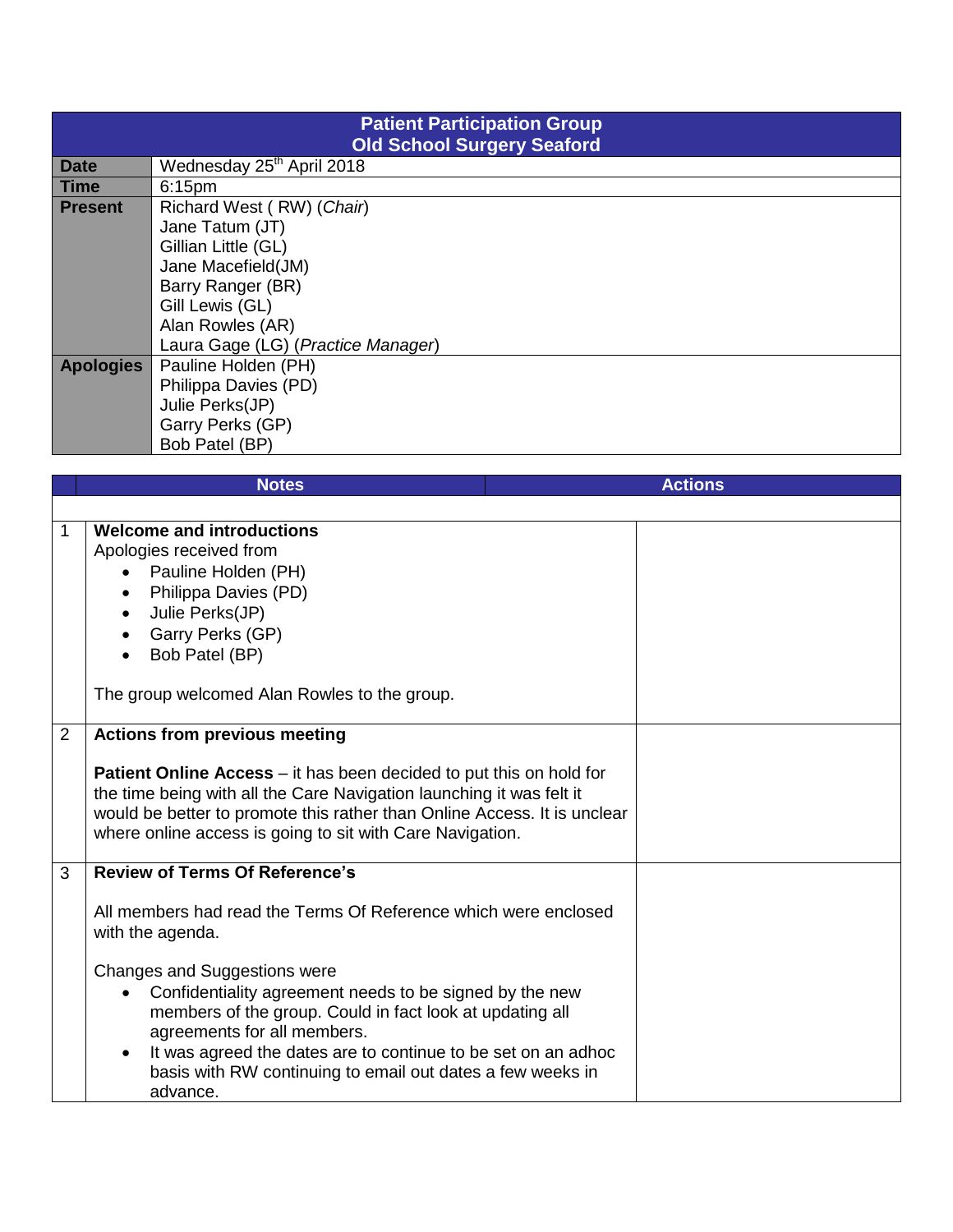|   | The agreed to meet every 2-3 months every year. This would<br>make the meetings at least quarterly throughout the year.<br>Extra dates can be added when needed. Suggestion was<br>made that the winter dates are undertaken on a Saturday<br>morning at the surgery. LG able to open the surgery up on a<br>Saturday.<br>It was noted that GP participation is needed occasionally<br><b>Other things discussed</b><br>Adult Social Care are running a Health and Social Care event on 1 <sup>st</sup><br>May which will have stalls of local charities and providers of services<br>in Seaford. It was suggested these would be good suggestions for<br>people to come to the group and share their details with the group.<br>They could also perhaps have a stall in the waiting room to promote<br>their service to the patients direct.<br>Website is now up and running with the new provider and all<br>suggestions for content are welcome and also a check from the<br>members would be helpful to the practice when updating as mistakes<br>do happen.<br>The practice have offered the PPG and notice board in the practice<br>which they can use to promote and potential recruit new members.<br>The group commented on the new Care Navigation introduction on the<br>phone and thought it was long and took time.<br>LG informed the group that the message needed to stay as it was<br>something that's agreed as part of the Care Navigation program and | LG to discuss with Doctors and<br>make all staff aware of the<br>group and the work they do. |
|---|----------------------------------------------------------------------------------------------------------------------------------------------------------------------------------------------------------------------------------------------------------------------------------------------------------------------------------------------------------------------------------------------------------------------------------------------------------------------------------------------------------------------------------------------------------------------------------------------------------------------------------------------------------------------------------------------------------------------------------------------------------------------------------------------------------------------------------------------------------------------------------------------------------------------------------------------------------------------------------------------------------------------------------------------------------------------------------------------------------------------------------------------------------------------------------------------------------------------------------------------------------------------------------------------------------------------------------------------------------------------------------------------------------------------------------------------------------------------------|----------------------------------------------------------------------------------------------|
|   | the doctors were happy with it but it had been re-recorded as it was<br>felt Dr Palit's version was too slow so Dr Raj has re-recorded.                                                                                                                                                                                                                                                                                                                                                                                                                                                                                                                                                                                                                                                                                                                                                                                                                                                                                                                                                                                                                                                                                                                                                                                                                                                                                                                                    |                                                                                              |
| 4 | <b>Patient Access</b><br>The planned promotion is now going to be postponed to allow for Care<br>Navigation to be set up first.<br>Care navigation was discussed in the group and process was<br>explained. It was stated that the choice of services is limited at the<br>moment and six is the introductory amount, these will be developed<br>and added to as time goes on. For year two it should have a couple<br>more added. Unclear at the moment what these will be, hopefully will<br>be physio services or similar. These will need to be commissioned by<br>the CCG, will keep the group regularly updated.<br>Two successful current services are the Pharmacies and the Minor<br>Eye Condition service which is commissioned by two opticians in the<br>town - Specsavers and Sussex Eyecare                                                                                                                                                                                                                                                                                                                                                                                                                                                                                                                                                                                                                                                                  |                                                                                              |